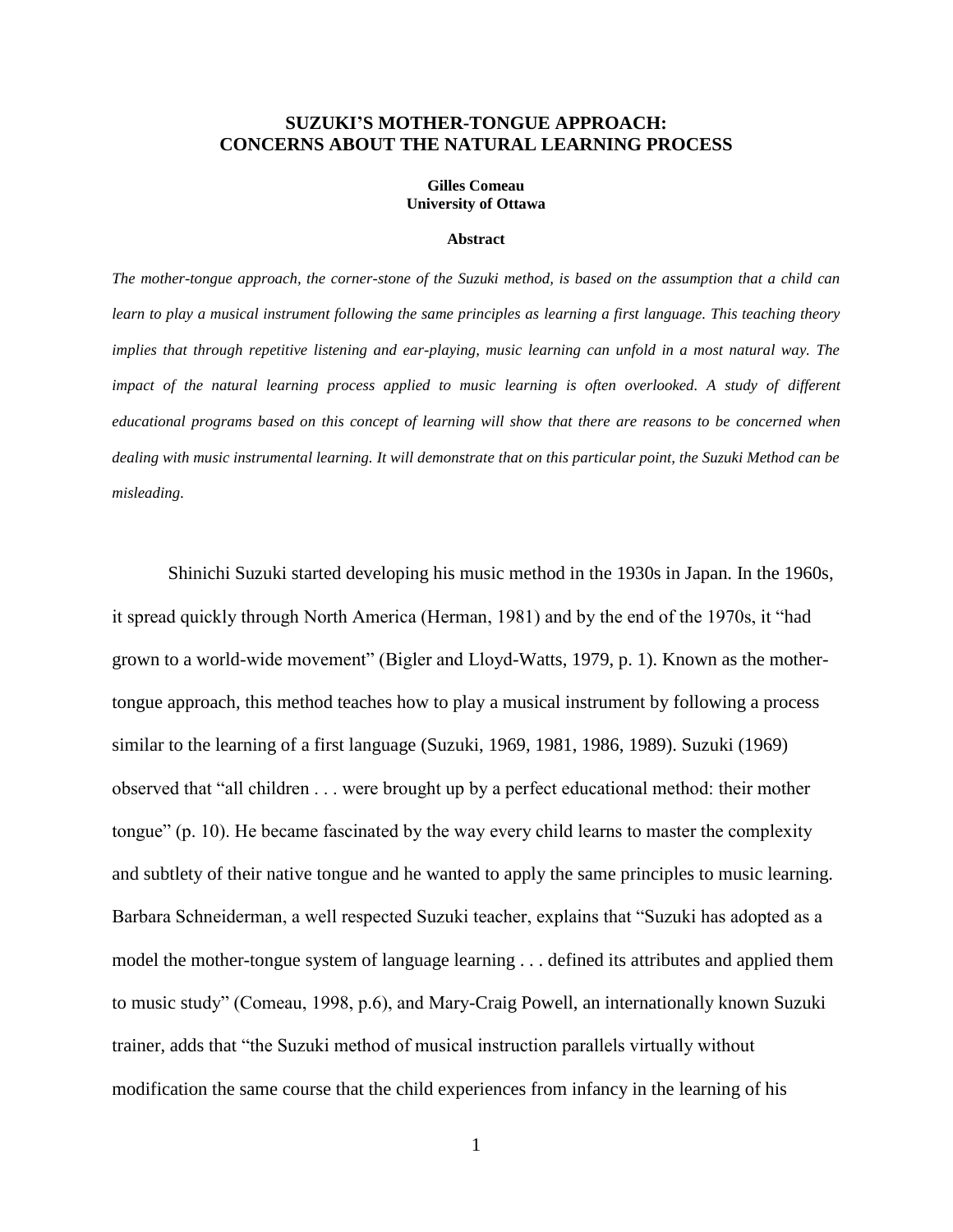language skills" (Powell, 1988, p. 6). Suzuki (1981) never doubted that the mother-tongue approach would work when learning a musical instrument for he saw "no distinction between one kind of human potential and another: it is the same whether it is language or anything else" (p. 11). We must therefore understand how he has applied the mother-tongue approach in the context of music learning and music performance.

In the beginning, the focus of the Suzuki method is clearly on developing the ear. This approach is based on the principle that by immersing young children in music, their musical abilities would unfold in the most natural way. Suzuki believed "that if children were surrounded by musical sounds to the same degree [that they are surrounded by language sounds], they would develop an equally remarkable ability in music" (Bigler and Lloyd-Watts, 1979, p.1). Using CDs, students are asked to listen repeatedly to the pieces they will learn to play on their instrument, for "when one listens repeatedly, the music enters the mind; and the more thoroughly it is internalized, the easier it is to reproduce" (Kataoka, 1985, p.13). It is through ear-playing that children are introduced to the instrument. It is only after a child can play many pieces on his instrument that music reading is introduced. This is done in order to follow the natural process of the mother-tongue approach: "a baby listens, imitates, repeats, and reads, so in the Suzuki philosophy a child is encouraged to follow these steps in studying music" (Fest, in Comeau, 1998, p. 58). Since "nobody teaches a baby to talk by starting with printed letters and words . . . in the same manner, in teaching piano to preschool children, we do not use printed music, but rather have them learn new songs from listening to the record and showing them how to use their fingers" (Suzuki, 1993, pp. 11-12). In this way musical apprenticeship follows the natural progression of a child who learns to speak before learning to read: "Speak first—read later. Play first—read later" (Starr and Starr, 1983, p.188).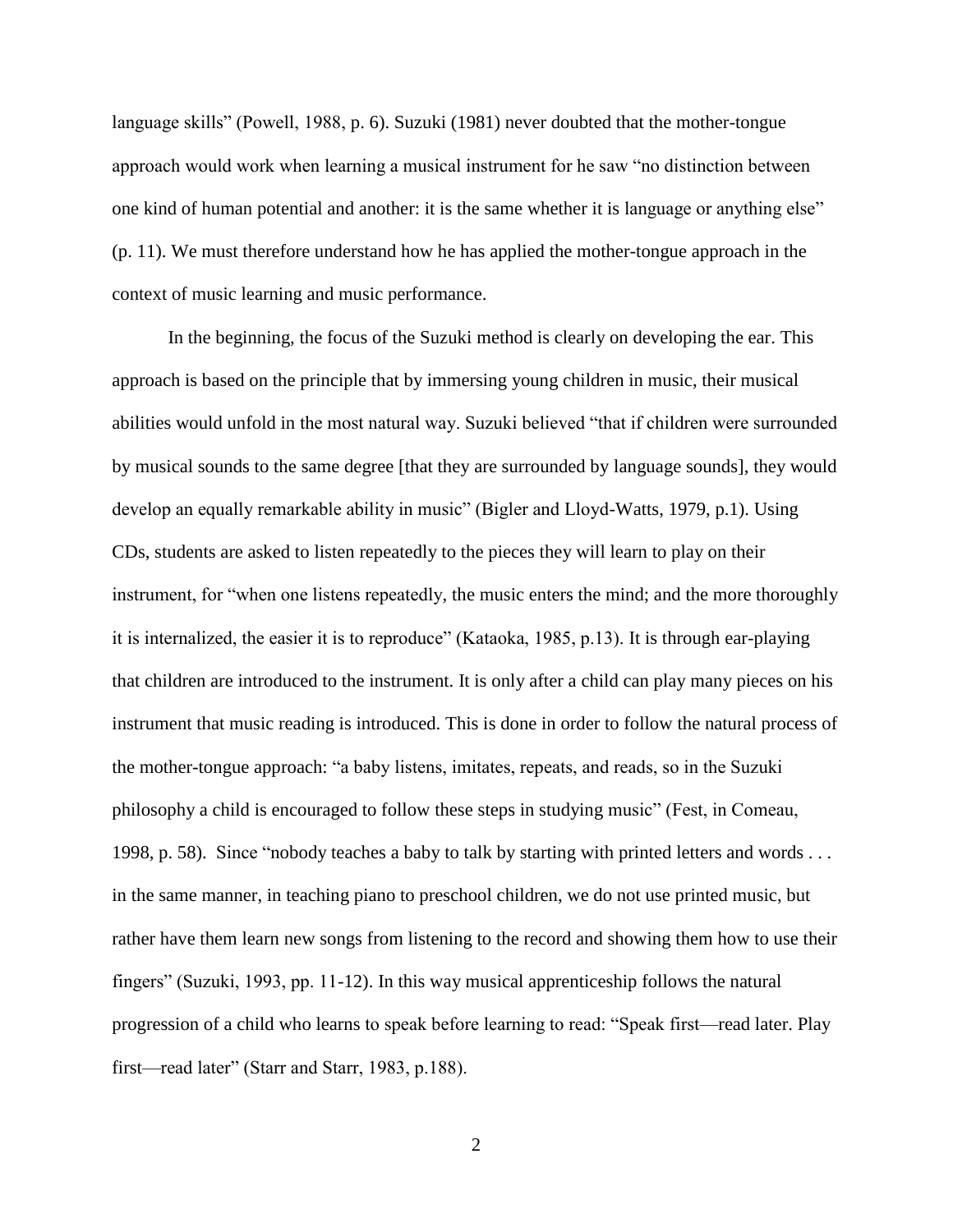## *Research Problem*

The Suzuki method is well known as an approach that emphasizes ear playing through repeated listening and imitation while delaying music reading until a student has acquired basic performance skills on the instrument. By modeling learning on the acquisition of a native language, the teachers of this method are convinced that they follow a natural progression that makes learning easier and more accessible (Comeau, 1998). While it is common to associate ear playing with the Suzuki Method, the importance of natural learning is less obvious and its implications are often overlooked. A review of this process as defined in the Suzuki Method will show the need for a more in-depth analysis while identifying concerns about its application in music instrumental teaching.

In Suzuki's own writings (1969, 1981, 1986), the concept of the natural learning process is structured around two central themes: 1) music learning can develop in a natural way, and 2) every child can attain superior music abilities. Suzuki (1989) truly believed that music learning could unfold naturally with the proper environment: "every child in such an environment grows steadily and without mishap toward an involvement in this delightful ability, and responds according to the stimuli supplied  $\dots$  by the parents" (p. 20). Although there are technical skills that need to be acquired, Suzuki (1993) explains that they will develop naturally, just like the acquisition of the grammatical code: "The correct combination of words into sentences involves technical grammatical factors. However, as a child's vocabulary grows, they master grammar naturally. Careful consideration of this process of mastering one's native language can teach us very important things [about music learning]" (p. 6). Suzuki teachers, who have adopted this teaching philosophy, often tell parents that children are "able to move easily and naturally into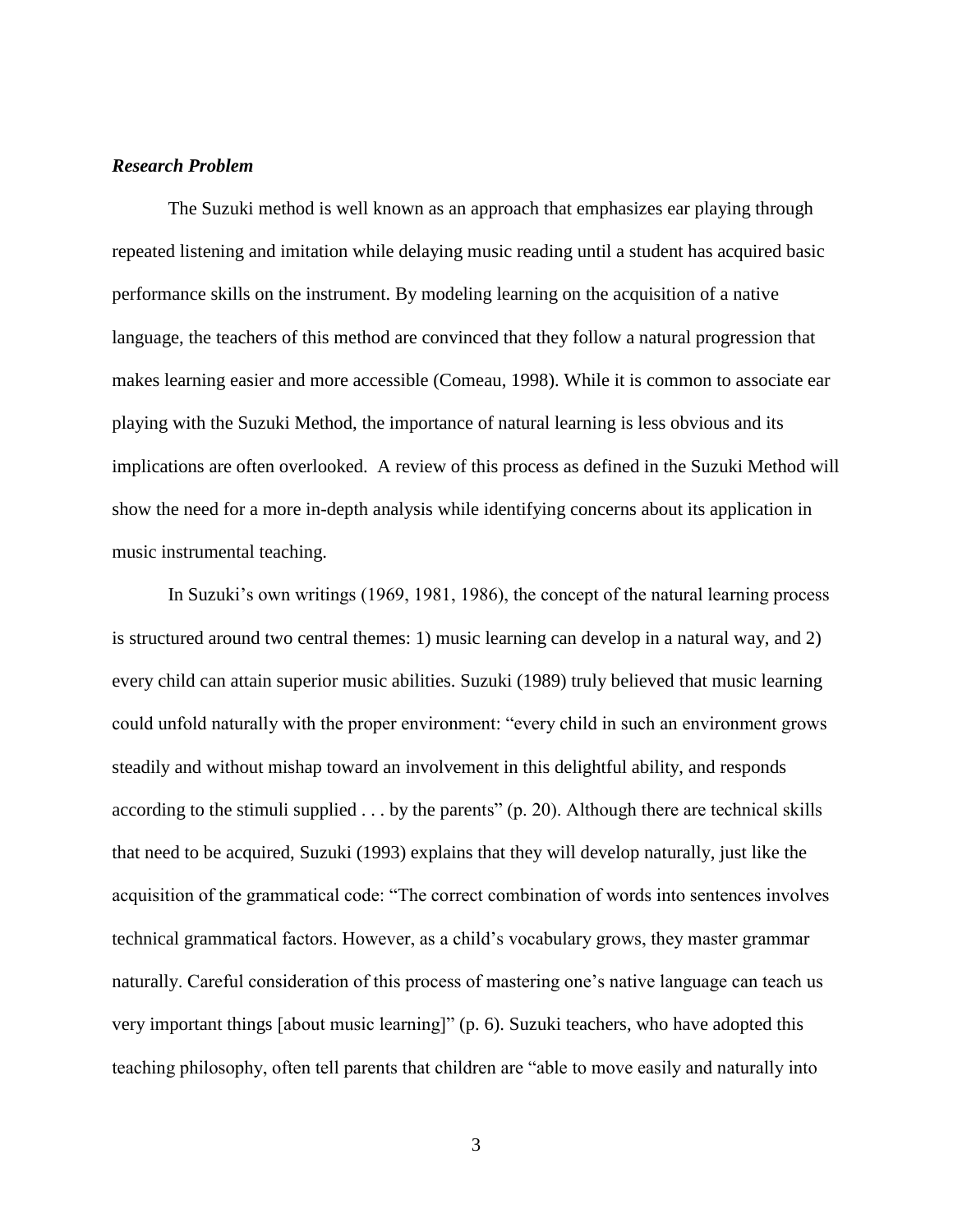the study of an instrument at an early age" (Herman, 1981, p. 13). They believe that by following the mother tongue approach, "natural progress [will] allow time for the child to enjoy mastering each step in the learning process . . . the learning process proceeds without strain and pressure through consistent reinforcement" (Bigler and Lloyd-Watts, 1979, p. 7). In an article in the American Suzuki Journal, Gettes (2007) identifies "modeling, nurturing and offering" as the building blocks of the Suzuki method and explains that with such an approach, music learning will "occur both naturally and inevitably" (p. 40). Then the author, a Suzuki teacher and medical doctor, makes the claim that this natural learning process at the heart of the Suzuki method is well supported by a few decades of neuroscience research.

Environment plays a prominent role in developing music abilities. For Suzuki (1969), "man is born without talent" (p. 20) and talent is "not inherited" (p. 18), but "trained and educated" (p. 31). After observing how every child learns to speak their mother-tongue—all children raised in Osaka automatically speak the very difficult Osaka dialect—Suzuki became convinced that "everyone can develop superior sensitivity and a true understanding of music if they are raised amidst high quality music" (Suzuki, 1993, p. 2). Since "human beings are not born with particular talents, but have the potential in which those talents originate . . . if proper training is given under good leadership and in a good environment which makes it easy to grow, any talent will display outstanding ability" (Suzuki, 1986, p. 11). Because Suzuki advocated that talent is not inborn, but a result of training, as the human being is the product of his environment, he gives "the impression that he believed that people are born with equal ability" (Chang, 1999, p. 10). Suzuki did admit that people may be born with different aptitude and would therefore adapt to the environment according to different levels. However for him, the "environment is stronger than innate differences for a person's ability development" (p. 10). He would often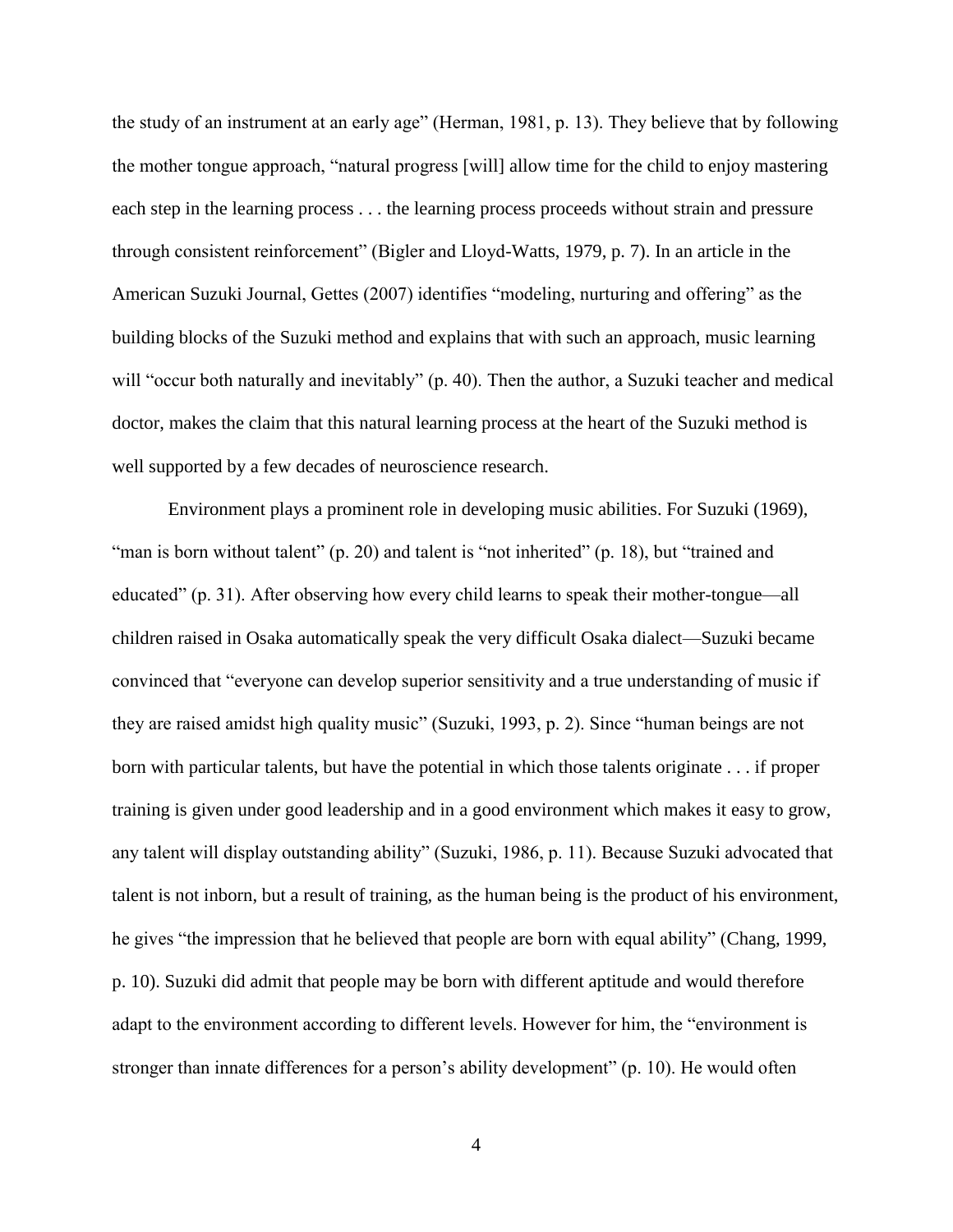repeat that any child was able "to display highly superior abilities if only the correct methods [were] used in training" (Suzuki, 1969, p. 9) and he explained that when a child failed in something, "it is the educational system that is wrong. His ability or talent was not developed properly" (p. 10). Suzuki teachers often stress that since "all children develop the ability to speak fluently and greatly enjoy the process" (Bigler and Lloyd-Watts, 1979, p. 3), the "first and most potent implication of the mother tongue idea is that there are no failures. Any child who can speak his native language has the potential to learn to play the piano" (p. 2). And since "every child can learn to perform music just as he has learned to speak" (Fink, in Suzuki, 1981, p. vi), teachers believe that this is the "most effective method of education . . . [for] in this method, there are no dropouts, and everyone achieves a high degree of success" (Herman, 1981, p. 9).

Nowadays, thousands of music teachers around the world (Suzuki Association of the Americas, 2010) are applying the Suzuki method to introduce young children to playing a musical instrument; questioning the principle of natural learning at the heart of the Suzuki teaching philosophy is fully justified. So far, very little research has been conducted on the Suzuki Method and certainly none have looked into this aspect of it. There are no papers investigating this method published in scientific journals<sup>1</sup> and fewer than 20 Ph.D. dissertations<sup>2</sup>

 $\overline{a}$ 

 $<sup>1</sup>$  No article on the Suzuki Method was found in academic journals. Brief mention of the Suzuki Method was found</sup> in five articles of the British Journal of Music Education and seven in the International Journal of Music Education.

<sup>&</sup>lt;sup>2</sup> The majority addressed curriculum concerns (the development of lesson plan sourcebook, Hwang, 1995; of a teacher's guide, Lee, 1992; of a reading course, Lo, 1993; of a comprehensive curriculum, Romeo, 1986; of a program combining Waldorf and Suzuki, Smolen, 2000; the description of home practice sessions, O'Neill, 2003). Others compared the Suzuki method with other methods (investigating violin technique between Suzuki and other pedagogues, Perkins, 1993; cello technique in Suzuki and other pedagogies, Lee, 2001; two different pedagogical methodologies for the clarinet, Sperti, 1970) or proposed new application of the Suzuki Method (adapting the Suzuki method for art education, Arimitsu, 1982; for the bassoon, Schwalje, 2008; for a mixed method for cello students, Lee, 2007; for American and European piano pedagogical materials, Rutledge, 1983; for an alternative class piano approach, Williams, 2000; for a program in Israel, Menczel, 1997). Four experimental studies were done: Moorhead (2005) measured the perceptual/cognitive listening development between Suzuki trained and traditionally trained students, Scott (1987) studied the attention and perseverance behaviours of preschool children enrolled in Suzuki lessons and others involved in preschool activities, Stamou (1998) looked at the effect of Suzuki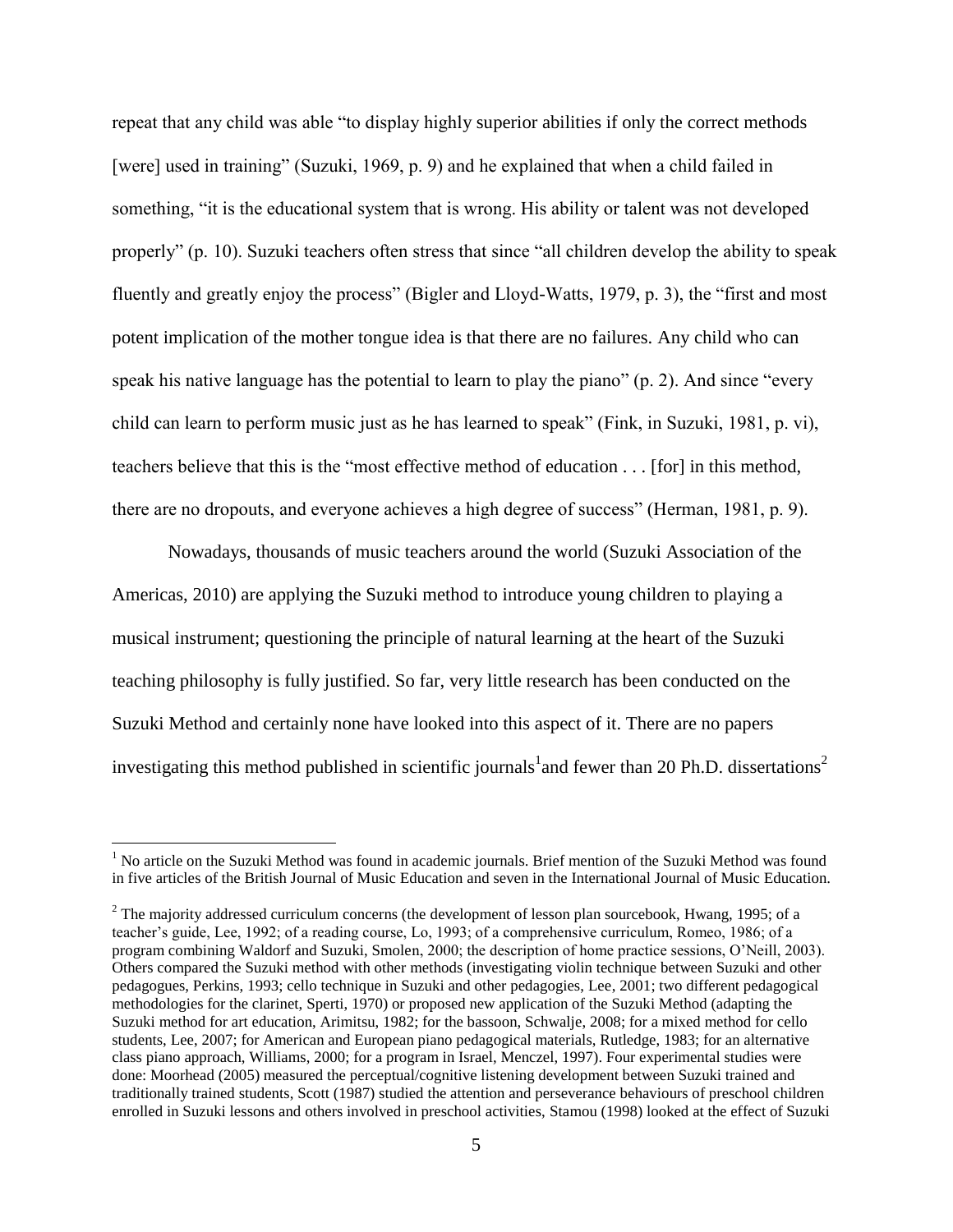have been written, all on specific teaching issues of the Suzuki Method. Nowhere are we able to find a critical analysis of the Suzuki teaching philosophy; no research has questioned the principles behind the mother-tongue approach<sup>3</sup> and no one has ever investigated the foundation of natural learning as it is presented and applied in the Suzuki Method. This paper will address this concern and argue that while the concept of the mother tongue approach has contributed valuable teaching strategies (see Comeau, 2002), the assumption that learning a musical instrument can be achieved through natural learning can be misleading. Our analysis will first study how the natural learning process has been applied in education and will then point out potential problems when this process is applied to the specific situation of learning to play a musical instrument.

## *The Natural Learning Process in Education*

 $\overline{a}$ 

In education, natural learning refers to the procedure used when first learning to walk and talk. It involves observation, mental imagery, imitation through trial-and-error and repetition as primary methods of learning (Criss, 2009). For walking, children start by observing people around them and they develop clear mental images of what it is to walk. Then they follow with imitation; through a period of trial and error, the behaviour of walking is attempted until it matches the model. No adult explains the technique of walking or analyzes the progress of the child. Parents simply praise and encourage and learning seems perfectly natural, easy and simple. Riding a bicycle is another example used to explain natural learning. Mastering this skill does not require a complex set of instruction or an intensive cognitive analysis of each specific step.

instruction and early childhood music aptitude, and Chang (1999) investigated the effect of different incidental listening experiences.

 $3$  The paper we published in 2002 and the one we submitted in the summer of 2010 are, to our knowledge, the only two papers taking a critical position on the mother-tongue approach as applied in the Suzuki Method.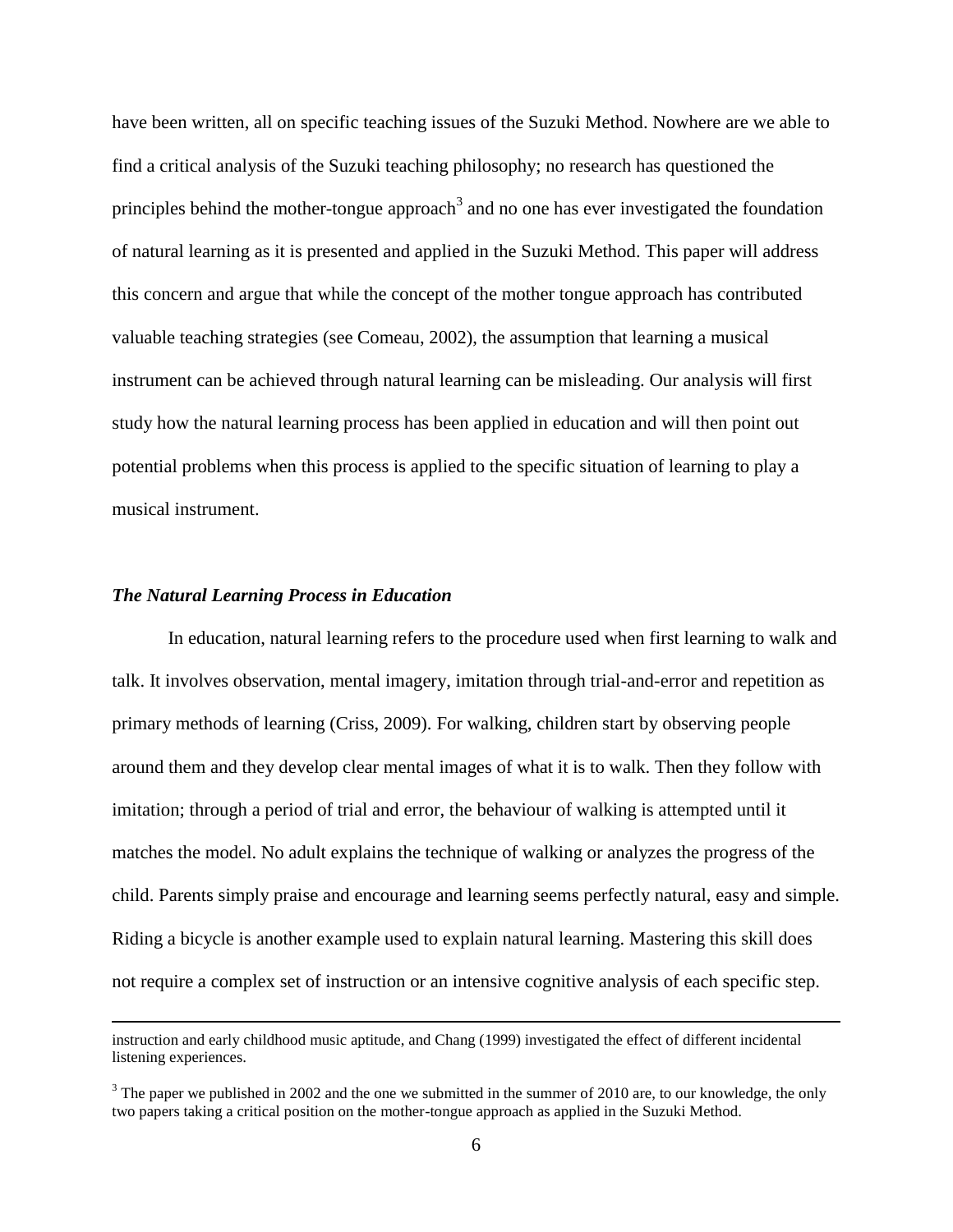Most children learned to ride a bicycle by developing a mental picture of the behaviour and by imitating through a period of trial and error. The same principles have been applied in other educational contexts by educators who were looking for strategies that were more in line with the "way young people learn" (Criss, p. 44). We will review two literacy programs and one music program that have centered their approach on natural learning.

Based on his extensive experience as a classroom teacher and his hundreds of hours of classrooms observations as a researcher, Brian Cambourne (1988) has proposed an alternative way of learning to read and write that follows a natural learning process. He believes that learning the written form of a language should not be "more difficult, complex or demanding than learning to control the oral form" (p. 31) and if this is not the case, it is because "the real world simply does not provide the conditions for learning to write that it provides for learning to talk" (p. 41). For Cambourne, schools have the responsibility of creating those environmental conditions that will make literacy a natural, uncomplicated and barrier-free process. He has identified the components of natural learning that should be apply to reading and writing: 1) immersion in text of all kinds, 2) multiple demonstrations of how texts are constructed and used, 3) positive parental and teacher expectations, 4) learners making their own decisions about when, how and what they want to learn in any learning tasks, 5) learners needing time and opportunity to use, employ and practice their new skill in significant, functional, non-artificial ways, 6) learners being free to approximate the desired ability, considering that mistakes are part of the learning process and, 7) relevant feedback provided from experts in a non-threatening way.

Don Holdaway (1979, 1984) has also applied the natural learning process to reading and writing in a classroom situation and he refers to it as the model of developmental languagelearning. Observing that children learn complex skills like talking or walking with great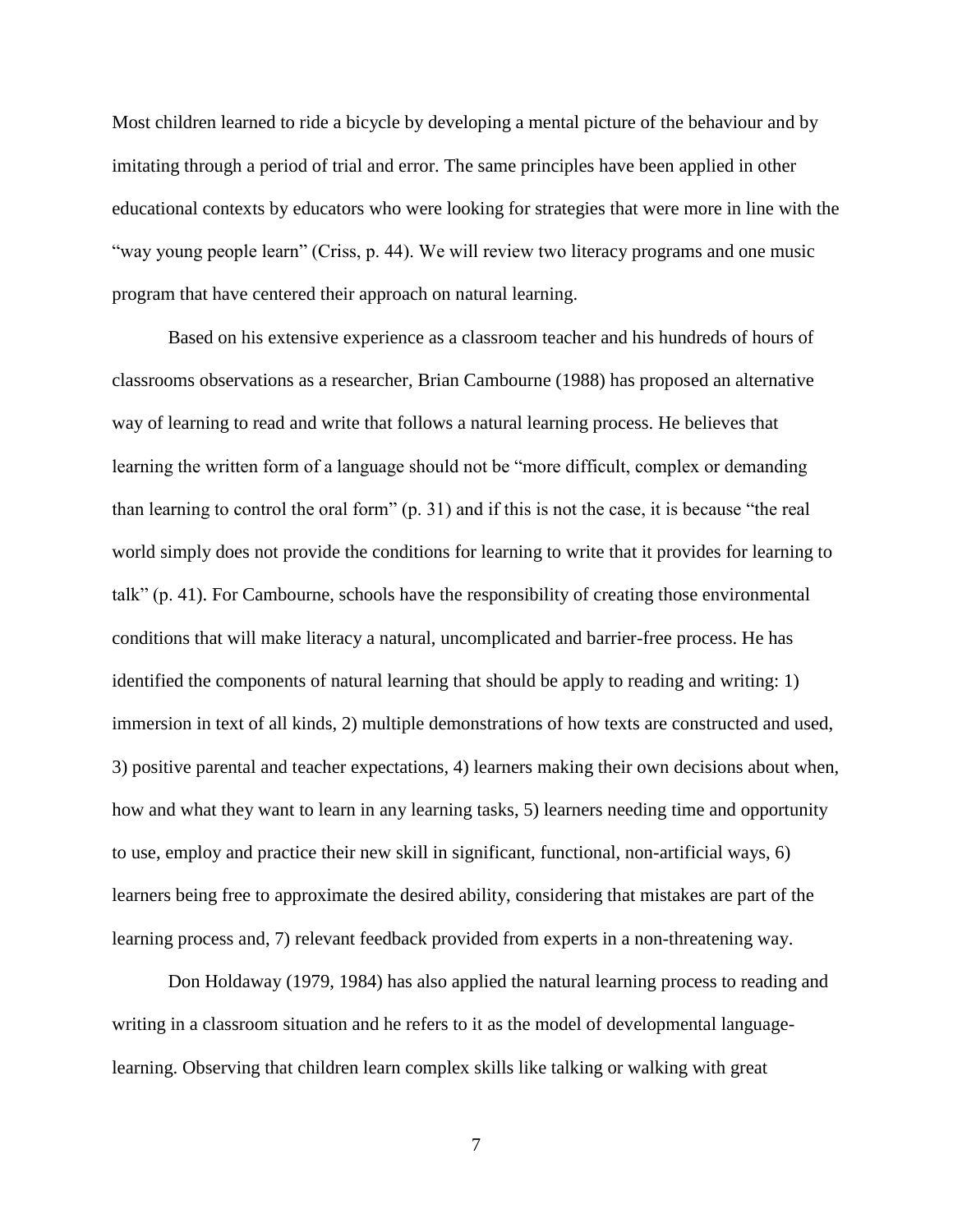satisfaction, he wondered how learning to read and write could become a joyful and successful undertaking. He describes developmental learning as being 1) highly individual and noncompetitive, 2) self-regulated rather than adult-regulated, 3) relying on a minimum of instruction, 4) associated with real life purposes, and 5) emulating the behaviour of people who model the skill in natural use (1979, p.14). According to him, this type of learning is always highly motivated, consistently meaningful, strongly reinforced both intrinsically and extrinsically, and often related to other aspects of development. It happens with little consciously planned teaching, but maximizes the conditions of a favourable environment. It gives the learner the right to self-correction. Freed from any external regulations, children make their own decisions about what to learn and how to achieve it. The approach relies on the potential of all young learners to "teach themselves within a properly supportive environment" (1979, p. 7).

In the well-known *Musical Performance: Learning Theory and Pedagogy (*1985), teacher and researcher Daniel Kohut showed how many problems in music education resulted too often from the way teachers rely on analyzing and explaining instead of letting students learn through a "natural learning process" (p. 4). According to Kohut, when learning to walk, children allow their "bodies and minds to function naturally and efficiently, as nature intended" for when "left alone, our brains will process what we see and hear, and our bodies will imitate" (Criss, 2009, p. 44). Similarly, young children learn to speak by listening and imitating. He suggested that instrumentalists of any age be taught in the same fashion. He put forward an approach based on ear modeling (sound before sight) and imitation. He had often seen the natural learning process working well with musicians: "In the case of musical performance, there is ample evidence that it has worked exceedingly well, particularly in the case of many jazz and country-western musicians who were largely self-taught" (Kohut, 1985, p. 5). Through repeated listening and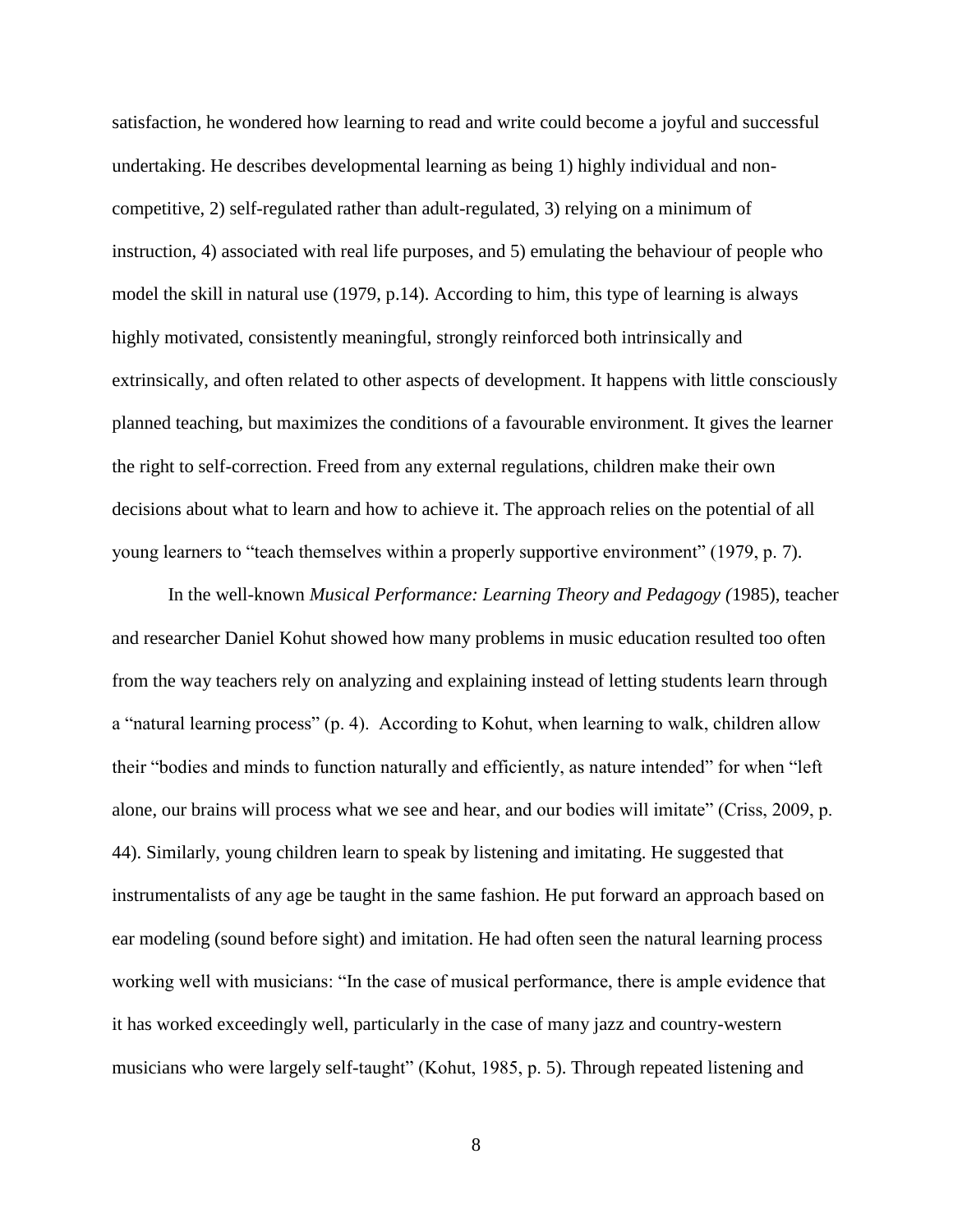observation of people performing, these young musicians develop "mental blueprints" of specific perceptual-motor performance tasks. When these mental images are needed, they retrieve them and use them as they try to reach their performance goals. By a process of trial and error, they make proper adjustments through repetition until they obtain the desired results. Stored mental images, imitation and repetition are integral parts of the process. Kohut came up with five steps that he judged essential to make natural learning process possible: 1) observing, 2) forming a mental image, 3) imitating, 4) trial and error, and 5) practice. He made it clear that this process would work in music if the following key elements were respected: 1) the brain programmed with good musical images; 2) students learn to focus on the performance goal, not the process; 3) imitation and trial-and-error practice are present in abundance; and 4) body feedback is used as an important tool for detection and correction of performance errors (p. 18).

# *Natural Learning and the Specificity of Learning a Musical Instrument*

According to Cambourne and Holdaway, the application of the natural learning process has produced good results in literacy and many children have learned to read and write with this approach. A review of their programs was beneficial in helping us identify the major characteristics of natural learning, but we will see that the particularity of literacy raises doubts about the possibility of integrating this process in music teaching. As for Kohut's music program, there is no doubt that he is right in saying that a number of self-taught jazz and country-western musicians learned their skills the "natural" way, but is that enough to assume that the natural learning process can be applied with any music student learning to play an instrument? Can a few musicians in a particular music style serve as an example for teaching all students, especially those training in the classical tradition? We will look at some fundamental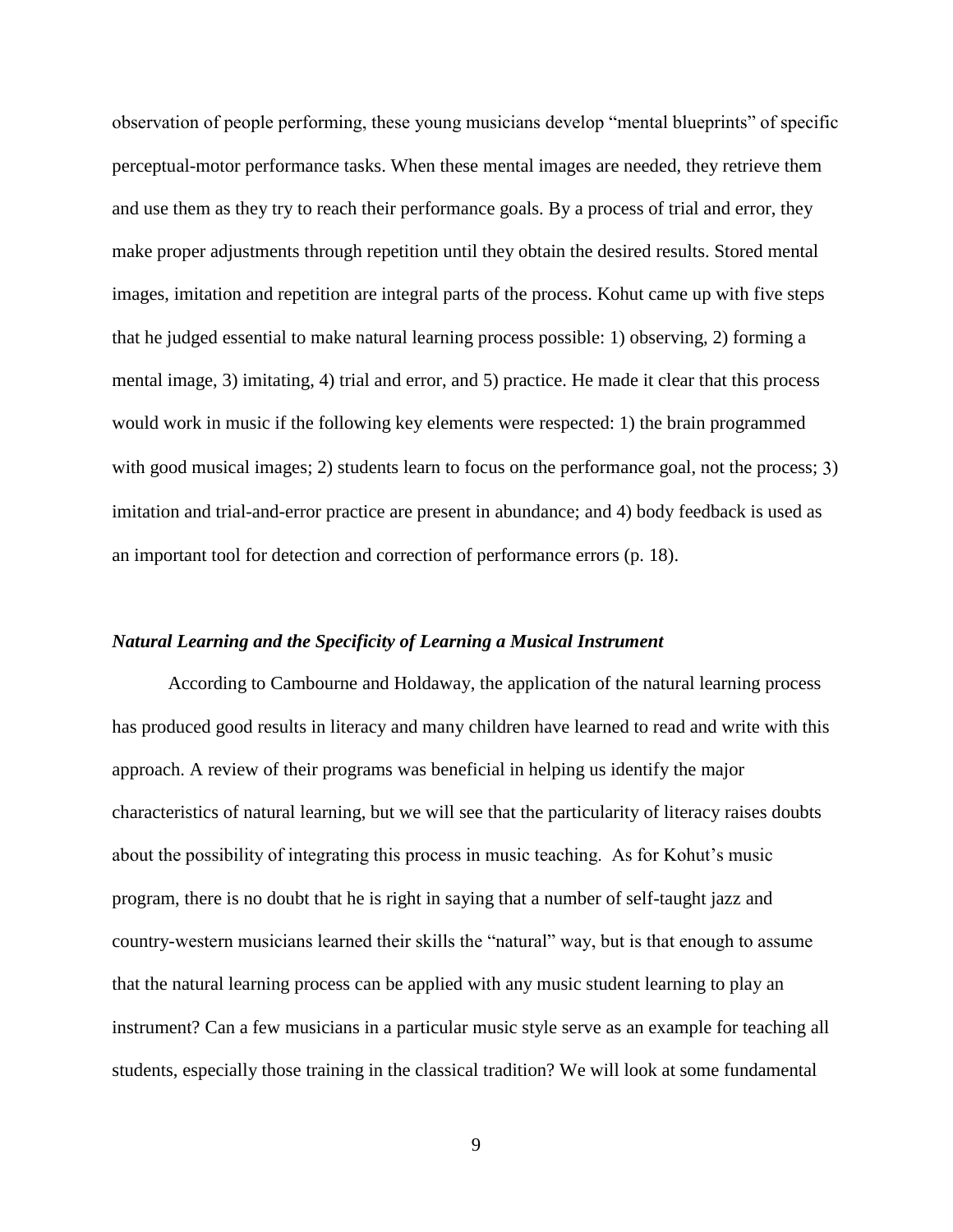differences between the nature of the skills normally associated with natural learning and those required by music learning and that will raise interesting questions. We will show how certain characteristics central to natural learning do not apply with the Suzuki Method.

The skills usually identified with natural learning are closely linked with a sense of necessity. There is a strong desire to learn to walk and talk, and later on to read and write. The same urgency does not apply to music performance. It is much easier to go through life without playing the piano or the violin than without being able to walk or talk. Natural learning works best with skills that are acquired by every member of a society. Children learn to talk and walk, and read and write, because everyone around them master those skills. Not everyone learns to play a musical instrument and a young child knows many people who are perfectly happy without performing music. It should also be remembered that natural learning usually covers the development of basic abilities, but when walking becomes ballet dancing and literacy becomes reading Shakespeare or writing poetry, this level of competency must be developed through training. It is perhaps naive to think that dancing on point or doing pirouettes can unfold with complete ease and naturalness. Learning to play a musical instrument belongs to the category of skills where refined abilities and high level of competency are achieved over a long training period.

A clear distinction must be made between learning basic music skills and learning to play an instrument. To be part of a musical culture, to learn to sing and appreciate music, to develop a sense of rhythm and pitch, can all happen naturally and spontaneously as long as music is part of the environment. With musical acculturation, no explicit teaching is required and children do not deliberately try to get better—they improve naturally the more they are exposed to music. But this is not the same as mastering the necessary skills to perform classical music. It is difficult to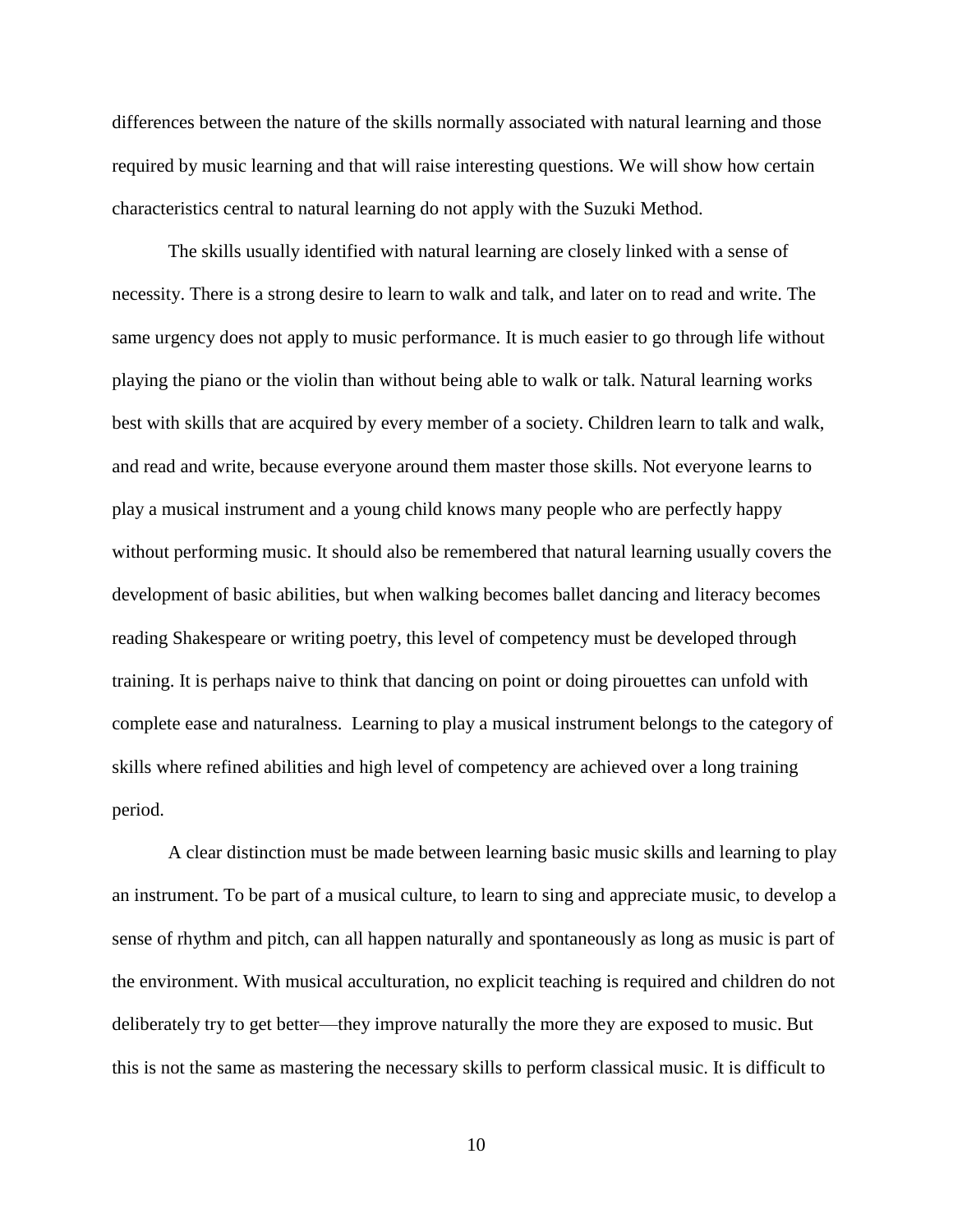see how a child could learn to play Bach or Mozart on the violin or the piano entirely through natural learning. With good recordings and supporting parents, a child in the Suzuki method can learn all the songs and figure out how to play them on his instrument. But performing musically is not simply about getting the right notes and the proper rhythms. It is about reaching a high level of technical ability and a very refined level of musical expression: a musician "must learn to hear the slightest differences in the quality of his tone, phrasing, dynamic shadings; to notice the slightest rhythmic and technical inaccuracies; to perceive the finest sensations in his playing apparatus" (Kochevitsky, p. 51). Experienced Suzuki teachers would agree that this level of playing does not happen simply by listening to recordings and imitating on the instrument, but requires extensive work with a competent teacher. The assimilation of the cultural norms for performing classical music is a sophisticated process in which the young performer is constantly striving to get as close as possible to a certain musical ideal. This kind of quest is possible through specialized training over a long period of time.

When we analyse the essential components of natural learning, we find that some are hardly applicable to learning a musical instrument, or at least are not applicable in the Suzuki Method. An important criterion of natural learning is the control that children have over their own learning. Cambourne explains that "tutors" must provide "high saturation and give meaningful demonstrations" (p.36)—something Suzuki teachers and parents can do well—but he also says that they must not impose any sequence of learning or decide any particular convention that needs to be attended to. Learners must be left to decide what part of the task they want to learn and when they want to learn it. Once that responsibility is taken away from the child, by predetermining what should be learned, in what order, and at what rate, the learner is "depowered" (p. 33). The learning process no longer reflects the "natural" characteristic of first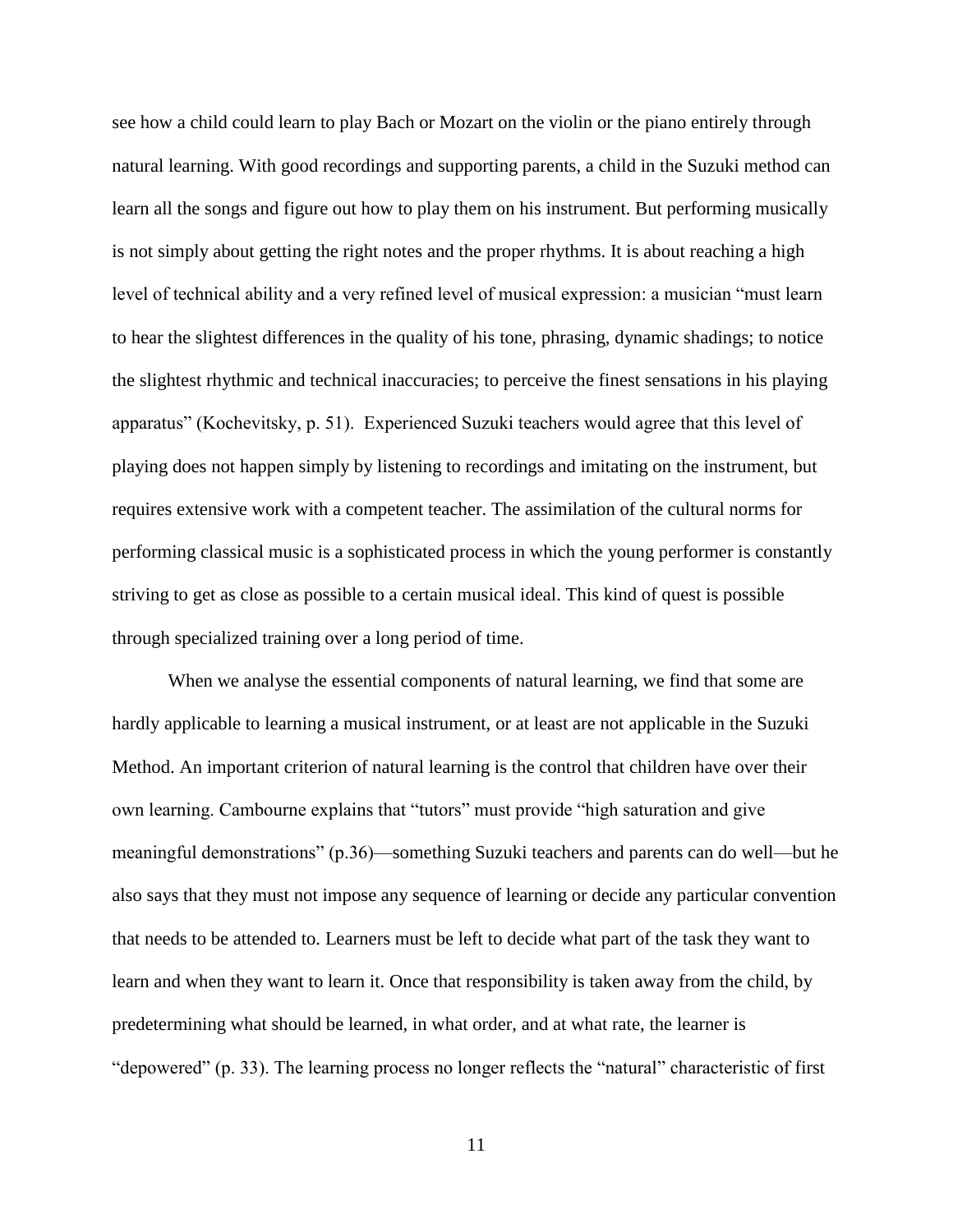language learning where parents never sequence what children should learn, when they should learn it or how they should learn it. It is obvious that the Suzuki method cannot meet this requirement, as all aspects of learning are carefully sequenced by the method book and the teacher's plan and there is control over what technical gestures must be learned with each piece of the repertoire.

Another essential aspect of natural learning is the display of a sincere desire to learn. This can be observed when a child is learning to ride a bicycle, and he is willing to fall many times and start over in order to eventually get it. Riding a bike requires technical control of an external tool, but unlike music performance, this is mastered in a relatively short time and the progress is rapid and tangible. It is not comparable to the slow progress and the small steps that a beginner needs to go through when learning to master a musical instrument. As much as the Suzuki method would like the whole learning process to be as natural as possible, the reality is that mastering a musical instrument requires controlled and deliberate work that may quickly become unpleasant for children, especially when that kind of effort is required on a regular basis. Initial motivation, more often than not, melts away when confronted with constant repetition that demands coordination, fine motor skills and concentration. Parents are faced with the difficult task of getting their child to the instrument, ideally every day, and they must show a lot of ingenuity and determination to ensure that good practice can happen. It is not surprising that Suzuki teachers provide numerous parents' talks on motivation. The struggling, the pressure and the constraints needed to get the practice done are inevitable, since left to themselves, very few preschool children would practice daily. We are far from the ease and inevitability of natural learning and parents face challenges that they never encountered when their children learned to speak their mother tongue.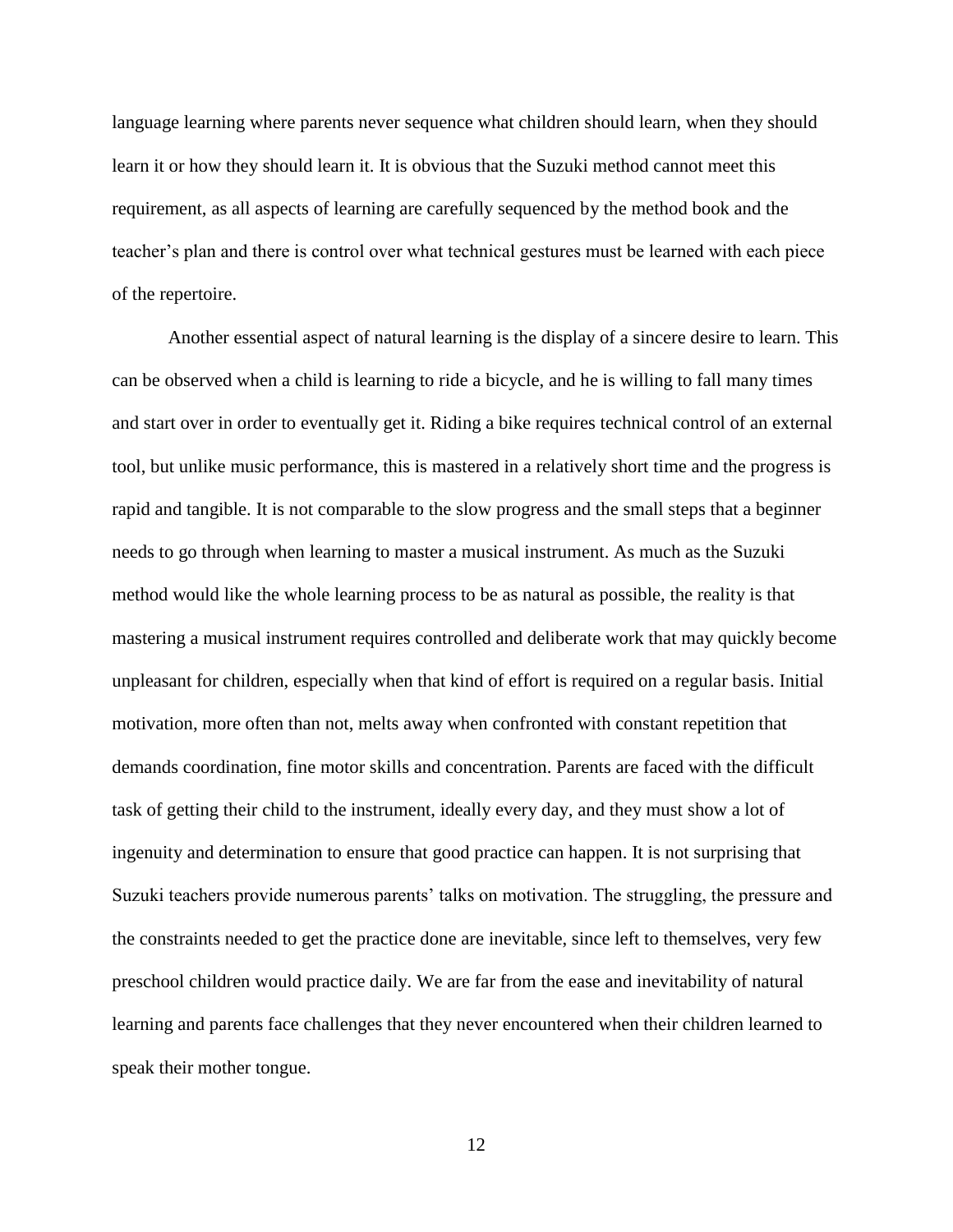# *Conclusion*

Under these conditions, it would be misleading to suggest that with the Suzuki method, musical playing will happen "naturally." It would be wrong, when progress is slow and practice is difficult, to assume that with more listening to recordings, success will inevitably come. Learning to play music on an instrument does not happen as smoothly and easily as we would wish. At the same time, however, it should be understood that if the Suzuki method does not meet all the requirements of a natural learning process, this approach to teaching music has gone a long way toward making the learning of a musical instrument more effective and more pleasant.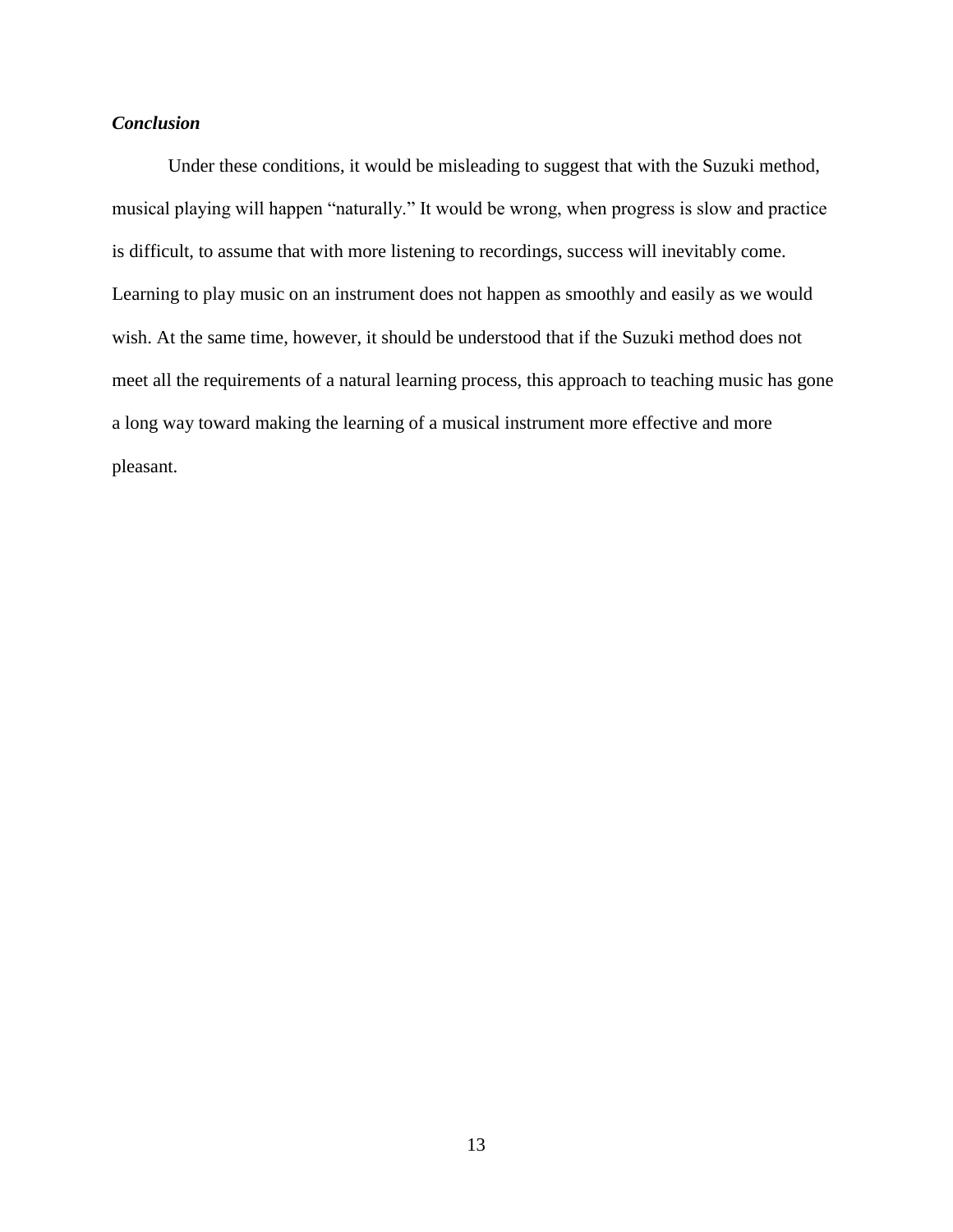#### **References**

- Bigler, C. G. and Lloyd-Watts, V. (1979). *Studying Suzuki Piano: More than Music*. Athens, OH: Senzay.
- Cambourne, B. (1988). *The Whole Story. Natural Learning and the Acquisition of Literacy in the Classroom.* Auckland, NZ: Ashton Scholastic.
- Chang, D.L. (1999). The effects of different incidental listening experiences on performance achievement and developmental music aptitude of first-Grade Suzuki violin and nonviolin students. Unpublished doctoral dissertation, Michigan State University, East Lansing, MI.
- Comeau, G. (1998). *10 Teachers' Viewpoints on Suzuki Piano*. Ottawa, ON: CFORP.
- Comeau, G. (2002). La méthode Suzuki et l'approche de la langue première. *Canadian University Music Review/ Revue de la musique des universités canadiennes*. *22(2)*, 113- 126.
- Comeau, G. (Submitted). Playing by ear in the Suzuki method: Supporting evidence and concerns regarding ear training and music reading.

Criss, E. (2009). The Natural Learning Process. *American Suzuki Journal*, *37(3)*, 44-47.

Gettes, E. (2007). Model-Nurture-Offer: Music, Neuroscience and Suzuki*. American Suzuki Association*, *35(3)*, 40-42.

Herman, E. (1981). *Shinichi Suzuki: The Man and His Philosophy*. Secaucus, NJ: Warner Bros.

- Holdaway, D. (1979). *The Foundations of Literacy*. Gosford, NSW: Ashton Scholastic.
- Holdaway, D. (1984). *Stability and Change in Literacy Learning*. London, ON: Althouse Press

Kataoka, H. (1985). *Thoughts on the Suzuki Piano School*. Princeton: Birch Tree Group Ltd.

Kochevitsky, G. (1967). *The Art of Piano Playing*. Secaucus, NJ: Summy-Birchard.